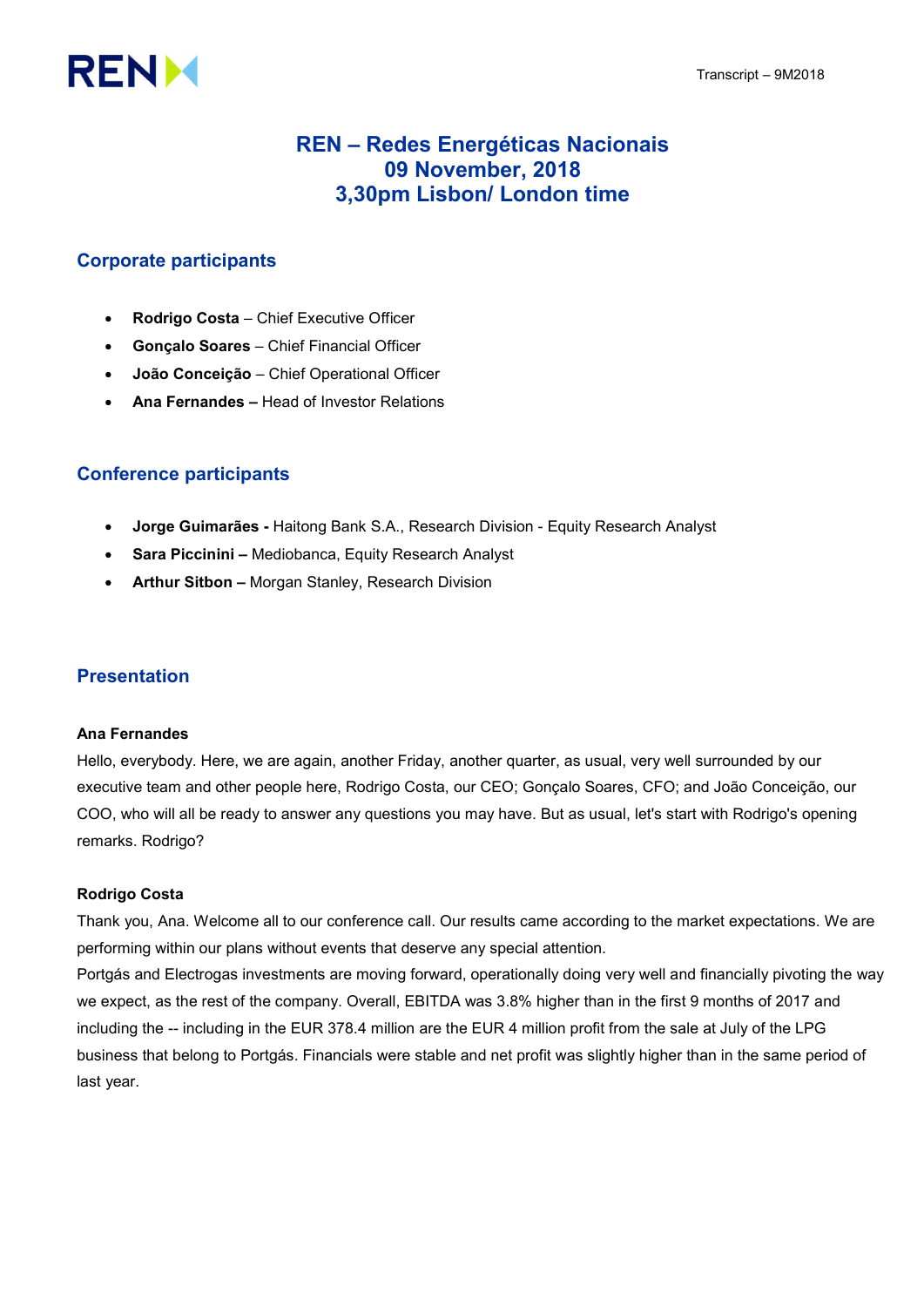As you know, our results include the payment of the special levy on energy companies. As we speak, the government is closing the 2019 budget that may include some changes on the special tax. In a few weeks, we will know the results. We are not expecting any -- anything more negative than what it is right now. The court is late on their decisions. As you know, I was waiting for the court feedback before the summer and that didn't happen. We will see when we will have news from the court.

If we win the case, we will have the money back. If we lose, we don't have to pay fines or extra interest. Our board already discussed the topic. And we are not charging our -- changing our position. We paid the tax, and we maintain our cost disputes.

As you are aware, we had a change on the government regarding the supervision of the energy sector. Energy is now part of the Environment and Energy Transition Minister responsibilities and the New Secretary of State already announced publicly that he wants to approve our long-term investment plan that got a positive review from the energy regulator. And those are good news. It's obvious to us that the best on the renewable energy generation will keep moving forward, and it will be a priority for the future.

We keep working on the economic and technical studies for the submarine cable connection with Morocco Kingdom, and it will be necessary few more months before we can anticipate both government decisions. We stick to our strategic plan. We are working on evaluating different opportunities for investments, but that will take some time, and it -- and we will not make any concessions. We want to make sure, we make a very good use of our resources, and we deliver on the results we commit to.

All in all, we remain quite enthusiastic about the perform -- our performance and the future. Gonçalo will now share with us our results overview. Gonçalo?

#### Gonçalo Morais Soares

Thank you, Rodrigo. Hi, hello, everybody, good afternoon. And so on the 9 months results we have on this year, what we could tell is that we are slightly ahead of what we have in budget and what we have, therefore, on the business plan.

So in the 9 months, our EBITDA is growing around 4%, 3.8% precisely, and net profit around 2%. This EBITDA increase is driven mainly, as you know, by the integration of Portgás, and we'll talk a little bit more about that by also the first being still below and you know that this is always true until the last quarter and by the sale of the LPG business.

And on the financial performance side, we are slightly better despite the fact that we have more debt because our cost of debt has also continue to come down, but we continue to have a very negative effect of the extraordinary levy on our account.

And just a reminder, and as you saw on October, S&P upgraded us, again, I think. Although this has, as you may imagine, limited impact on the cost of debt, is very rewarding to see that they -- that the rating agency's belief in our work. Yet, it reinforces the solid position that we have of being the best rated company in Portugal.

#### And Page #3 is just the main numbers that you have.

I would probably skip that and go straight to Slide #4. What you see here is the evolution of the 10-year Portuguese bonds. You see the trailing evolution. You see that on -- it has a trend of coming down. And on '17, you see that the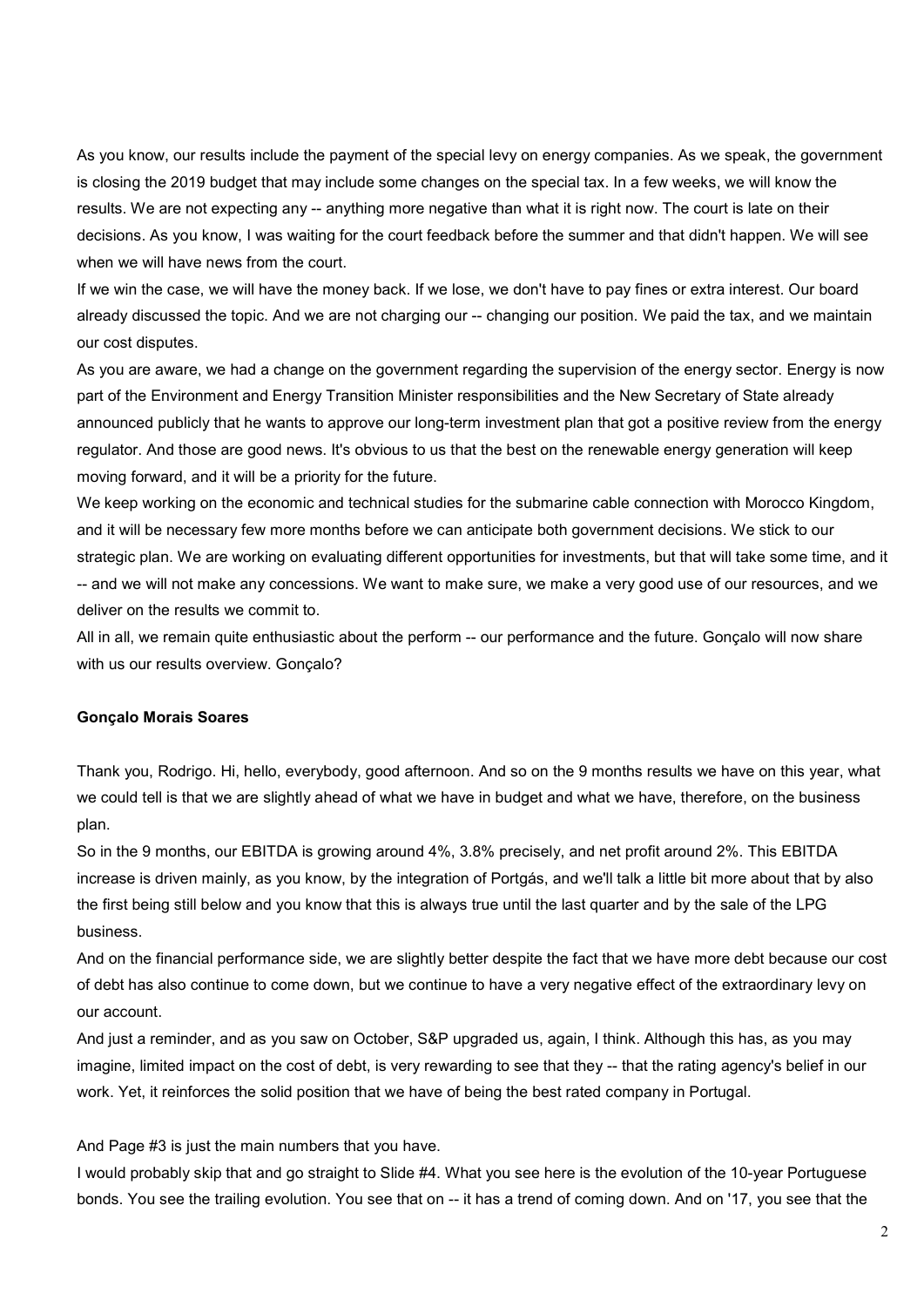average bond yield was around 3.43%. And from October to September of this year, it was 1.87%. So this is the story of this year's rate and which continue to impact on the negative side the remuneration of the assets and have a limited impact during this year in interest costs because we anticipate that this drop in interest costs were lower in the previous year. So this, of course, has made that the base RoR of electricity came down from 6.3% to 5.2% and gas also from the low 6s to the mid-5, 5.5% to 5.8%.

On Slide #5, you can see CapEx. CapEx, I can tell you although we're slightly below what we had last year, we knew and we told you when we presented the business plan that this will be a lower year in terms of CapEx versus what we have in the average of the business plan. That being said, I can tell you that we are on track to be slightly better than we anticipated. And I think that in relation to CapEx and transfers to RAB, we should be slightly ahead of what we have in the business plan. And so I'd say nothing major to comment on this yet. And Portgás already at around EUR 14 million in terms of CapEx and posted EUR 12 million in terms of transfers to RAB and everything is I'd say going according to plan.

On Slide #6, you just see the RAB in terms of the different buckets of the assets. And it's as usual the same dynamic, electricity without premium and natural gas coming down, and electricity with premium going up a little bit, and Portgás having a lot on a year-on-year basis.

On Slide #7, you can see how this breaks into the remuneration of the different assets. And you see that in electricity, it basically would be an impact of the change in the rate of return. As I said, it comes down from 7.08% to 5.92% in assets with premium. And this represents most of the drop of almost EUR 20 million that we have in electricity. So completely normal, completely within our expectation.

Natural gas. Same kind of -- sorry, so it's basically an impact of the rate of return. Although, in the case of Portgás, we see still have a little bit of growth of RAB, compensate a little bit further, but it's mostly a negative impact derived by the rates of return. So I'd say nothing very different there also.

Moving to Slide #8 into OpEx. You see that, overall cost come down or go up 15%. This is again basically because of the inclusion of Portgás. If we exclude it, total cost would come down by 4%.

If you go to the next slide, which is you will decompose full OpEx. You see that apart from the personnel costs that are in the middle, core OpEx is going up EUR 10 million, 15%. What we can tell you is that if we excluded Portgás and - the core OpEx costs, which are the ones that we control more directly and that are the ones that are mostly within the cap, not all of them, but most of them are within the cap, are coming down around 2%. Hence, the cost separately of Portgás are actually coming down a little bit more than those 2%.

Again and to remind you, as you -- and then João may add a little bit more on how the transition and the integration of Portgás is going along during the Q&A, but everything is going okay. But this was not the year that we expected to have any major or any cost savings. We know that synergies are very limited. As we've always told you, there is some cost savings that they are not to be -- you will not see them still in the account of this year.

So on slide #10, you can see the full impact in terms of EBITDA. So EBITDA is going up by 3.8%, but this is the dynamic data shows. So assets remuneration is coming down. Portgás being avid, so that more or less compensates.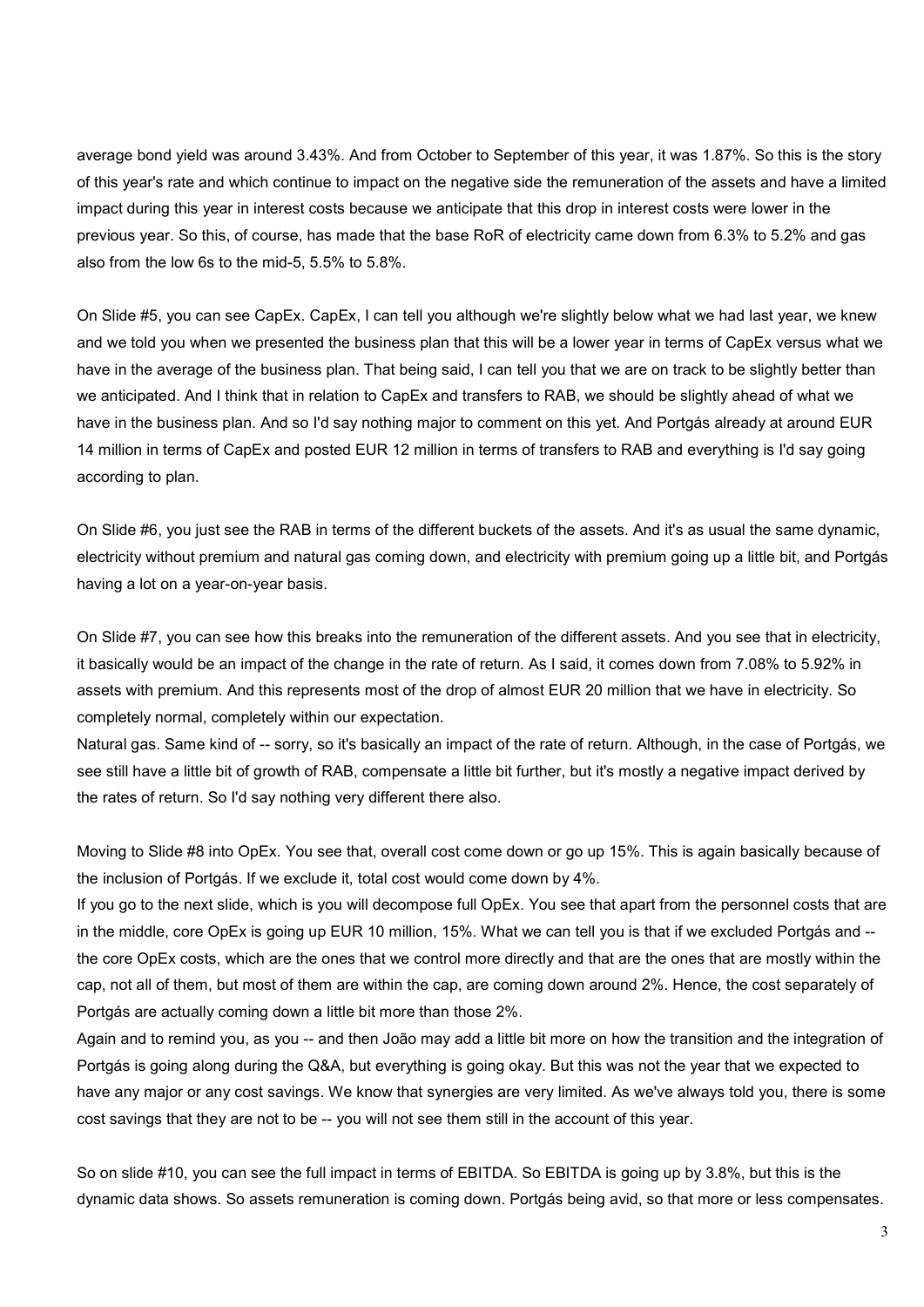OpEx contribution now is very positive. I'd say that this will as the year goes by diminish a little bit in terms of the yearon-year logic.

If we look below EBITDA on Slide #11, again, there is nothing very strange about depreciation. It's just the Portgás integration. Apart from that, I'd say nothing very out of the ordinary. In terms of financial results, as I told you and we'll see a little bit better in the next 5 years dynamic of debt going up, despite the fact that it goes up less than it shoots. So it has actually decreased since the year-end and we'll see that. Hence, the cost of debt slightly coming down, but not as much as it's used to because we already anticipated a drop in terms of cost. We did our refinancing at the beginning of the year. And so along the year, as we have seen, the cost has been very stable at this 2.3% that we've seen in the last year quarter.

Tax are, basically, very similar to last year. Effective tax rate results the levies around 26%, 27%, very similar to the one last year, so not very different. If you put the levy, it will go up to around 39%.

On Slide #12, you see the evolution of debt. You see that debt is actually coming down EUR 112 million. And this is the story that we knew was going to happen. We knew that positive cash flow generation given that CapEx is coming down a little bit would be very positive. And you also know and it's in the footnote that part of this is derived from the evolution of tariff deficits. You have to be mindful that this evolution of tariff deficits. It's not always in the, I'd say, positive direction as it was. It's something that fluctuate. And so in this year, as it was last year, it has been. And I think we've been recuperating and it has been a positive impact. It may be that next year, it's the other way around. That being said, the trend of having positive cash flow on a recurrence basis, I'd say is still there, okay?

Looking at Slide #13 and how net profit evolves. This all adds up to net profit going up around 2% with the logic of EBITDA going up and below EBITDA because of that depreciation is coming down.

So in terms of final remarks, as Rodrigo said, we are very much within what we said. And I think that we have compensated the lower assets remuneration with Portgás and the sale of the LPG business. And we are doing - actually, things are going according to plan. I do want to make a remark to you that the evolutions you see here on this quarter on a year-on-year basis are going to change a little bit on the last quarter. As you know, last year, Portgás was already consolidated in the next quarter. So when you see here net income going up in the third quarter and EBITDA going up in the third quarter. These trends on a year-on-year basis, on a full year basis will be less and will become in the lower range, driven basically by the fact that within these first 9 months, Portgás was having on a yearover-year basis and in the last year, you will not see that impact, but you will still see the negative impact of the assets remuneration.

So with this, I conclude my remarks, and we open the floor to any questions that you may have. Thank you very much.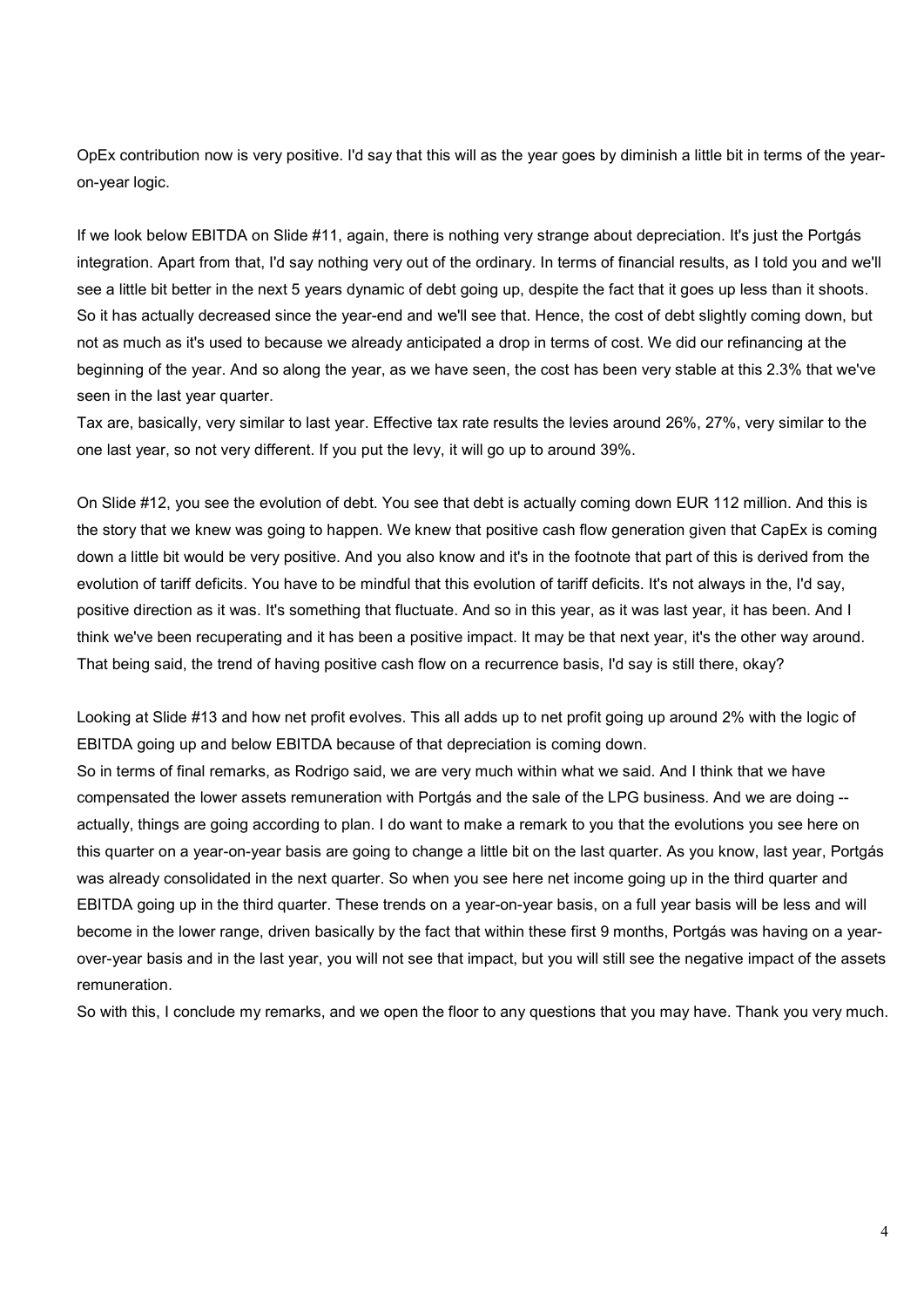# Q&A

## Sara Piccinini

I have a few. So the first one is on the next regulatory review for gas that is going to happen this year. If you have any expectation on where the regulator could make some changes? Or if you feel stability for this review and just to have a sense of your expectation? And also if you can please remind us the timing of the review, so the timing of the next proposal and the final decision? The second question is on the CapEx. Do you feel comfortable with the level of EUR 130 million for this year? And also, we have seen on the press, the government commitment on a floating wind farming in Portugal. How much of this project could give you more upside on CapEx? And another question is on consolidation opportunity. If you could please remind us, which consolidation opportunities would you consider if you have any update on the renewal for some concession in electricity distribution in Portugal?

#### João Faria Conceição

Hello, Sara. This is João Conceição speaking. Regarding the first question on the new regulation for natural gas, actually start by second part, which is the timing. Well, typical -- what is officially that the regulator needs to do their proposal by the 15 of April of next year. And then it makes the final approval of all the variables and the new regulatory period by the 15 of June. Typically, our regulator makes a public consultation on the major guidelines for the new regulation, but there is no official date. They can do it quite in advance. They can do it closer to this 15 of April. So this is -- we are expecting this public consultation to happen most likely in the beginning of 2019. Regarding your first part of the question in terms of change or stability, honestly, our expectations is that the regulatory framework is not going to change significantly. So we are expecting the -- for the major issues to be stable, of course, adjusting the variable -- the regulatory variables to the current situation on -- in the financial market. But apart from that, we are not expecting major changes in what we have today.

#### Gonçalo Morais Soares

Regarding CapEx, particularly, we said in the Capital Markets Day that this year, CapEx should be a little bit below the average that you have on -- within the business plan on a full year basis and should be closer. And when we spoke at the Capital Markets Day, we said that it should be closer to the -- to a EUR 100 million mark. We actually think that the year is going a little bit better than anticipated. It should be higher than that. I would not assume that which is that number that you say, which is I'd say close to where the average of the business plan will be, okay? Rodrigo?

#### Rodrigo Costa

Okay. On the -- on your last question, you know -- and somehow we have the same type of comment every time we talk about future, whatever is the local opportunities outside, we don't know anything yet that where we can work and think about the -- that the near-term future. Then we don't have anything really to say at the moment. We are expecting people to decide on the rules of the tenders. We are far from knowing what's going to be the final solution and only after that we will be able to look into that. For the moment, we don't want to speculate at all because we made no decision yet even if we -- with how much enthusiasm we're going to look for those. Outside, we keep working. I always like to remember internally and externally that it took us like 6 or 7 years to get to the opportunities we end up doing, catching. And we are not expecting this time to wait for another 6 or 7 years. We -- hopefully, it's going to be much sooner and inside our strategic plan guidelines. But whenever we have something that time to share, we will.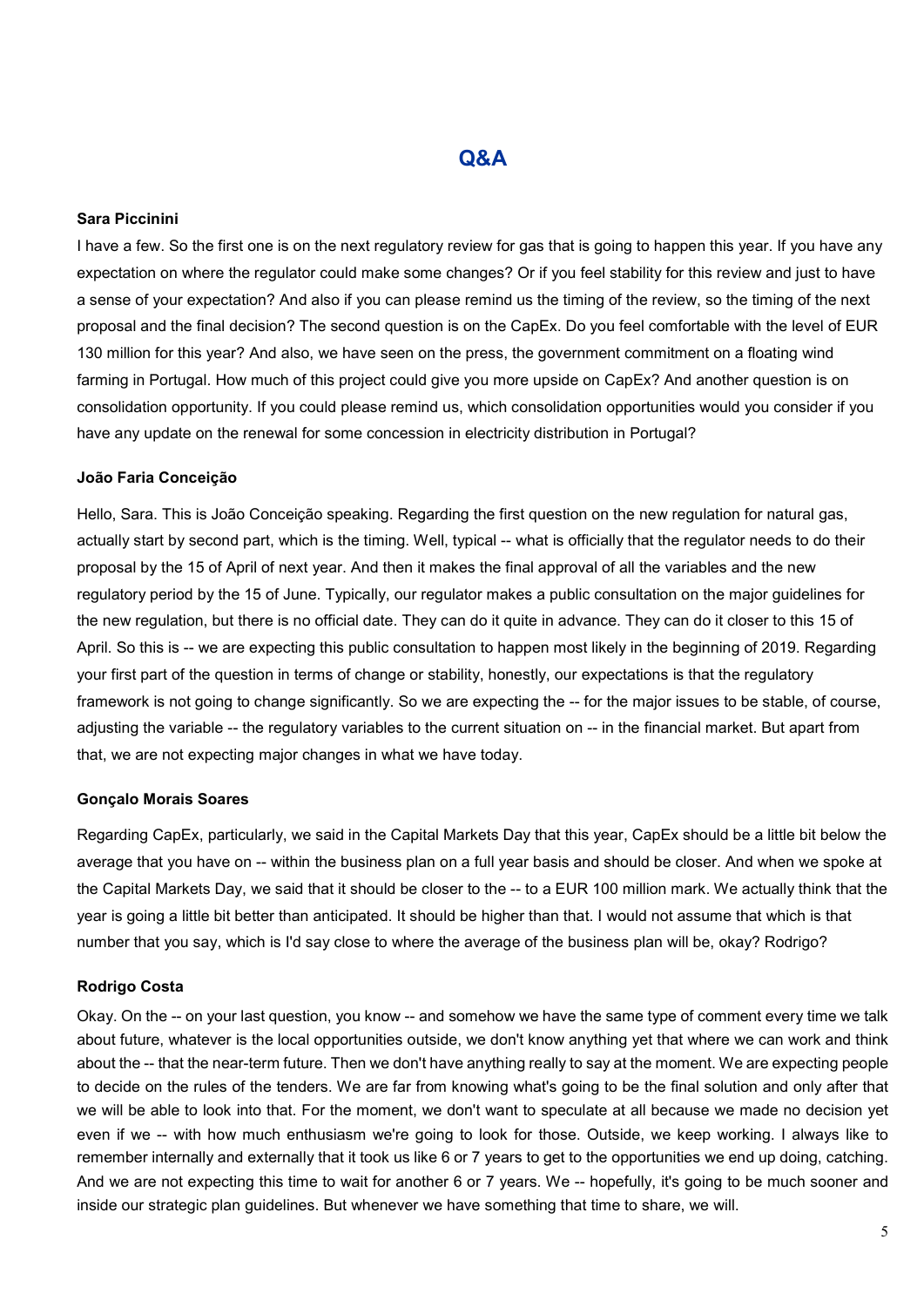#### Jorge Guimarães

I have three. Firstly, regarding new projects in Portugal. If we assume that in 2, 3 years' time, the government objectives of 1-gigawatt of new solar capacities installed, how much that could represent for you in terms of new required investment? Secondly, can you provide us with a target for net debt in the end of this year -- of 2019 -- in '18, I mean? And finally, and may be this is probably the most important one. There were recently some proposals linking the evolution -- future evolution of special energy tax to the evolution of electricity system debt. In that sense, firstly, would you -- what would be your view about such system debt ending by 2022, 2023? Do you agree or not, or do you believe it makes sense such horizon? And secondly, if that is the case, would you expect sales to end in a more or less simultaneous time table with this electricity system debt?

## João Faria Conceição

Regarding your first question, these bets on solar depends on many variables and depends if other type of technology are to be faced off or if they have to be kept in the system. However, in the nutshell, directly links to solar penetration or new solar projects penetration. We foresee the development of some over the lines and some substation in the next 4 years to come. And with a total CapEx around between EUR 70 million to EUR 80 million.

## Jorge Guimarães

Sorry for an add on. Are those EUR 70 million or EUR 80 million in your current investment plan?

## João Faria Conceição

Yes. Yes, they are.

## Gonçalo Morais Soares

So relative to your second question, the -- easier answer. It should -- the net debt, in general, it should be not very far from where it is right now. So it's at around EUR 2.640 billion, EUR 2.6 billion. It should be around that, plus EUR 10 million, minus EUR 10 million. It should not to vary a lot around the value that it is right now.

# Rodrigo Costa

On the last one, as I said on the beginning, the government is still working on the rules. They want for the -- the way they will change or not, say in the coming years. And I think it's better to wait to see what will be the decisions and then we will be able to comment. What you said, it's what people are saying, it's true. They say that they are relating the end of the tax with the end of the electricity deficit. But for the moment, the topic is so complex, I think we should wait and see what is going to be the decision. As I always say, what we have today, it's -- that we have a tax that we believe it - - we shouldn't have, it's not properly set. We are disputing the decision on the court. We decided to pay because we just believe it's better even financially for us to do it that way. Other people have a different opinion. We prefer to focus totally in our -- we want to spend our time within the scope of our operations. And in the end of the day, as I said, if there is some change, we will be -- it will be beneficial to us if it is beneficial to others. And if -- in the end, the story is more negative, it will have a negative impact in all of us. I'm positive regarding the future. I think this tax one way or the other will have to end. And regarding REN, as I said before, it doesn't make sense what we have today, but we leave it to the lawyers to dispute that with the government, we prefer that way.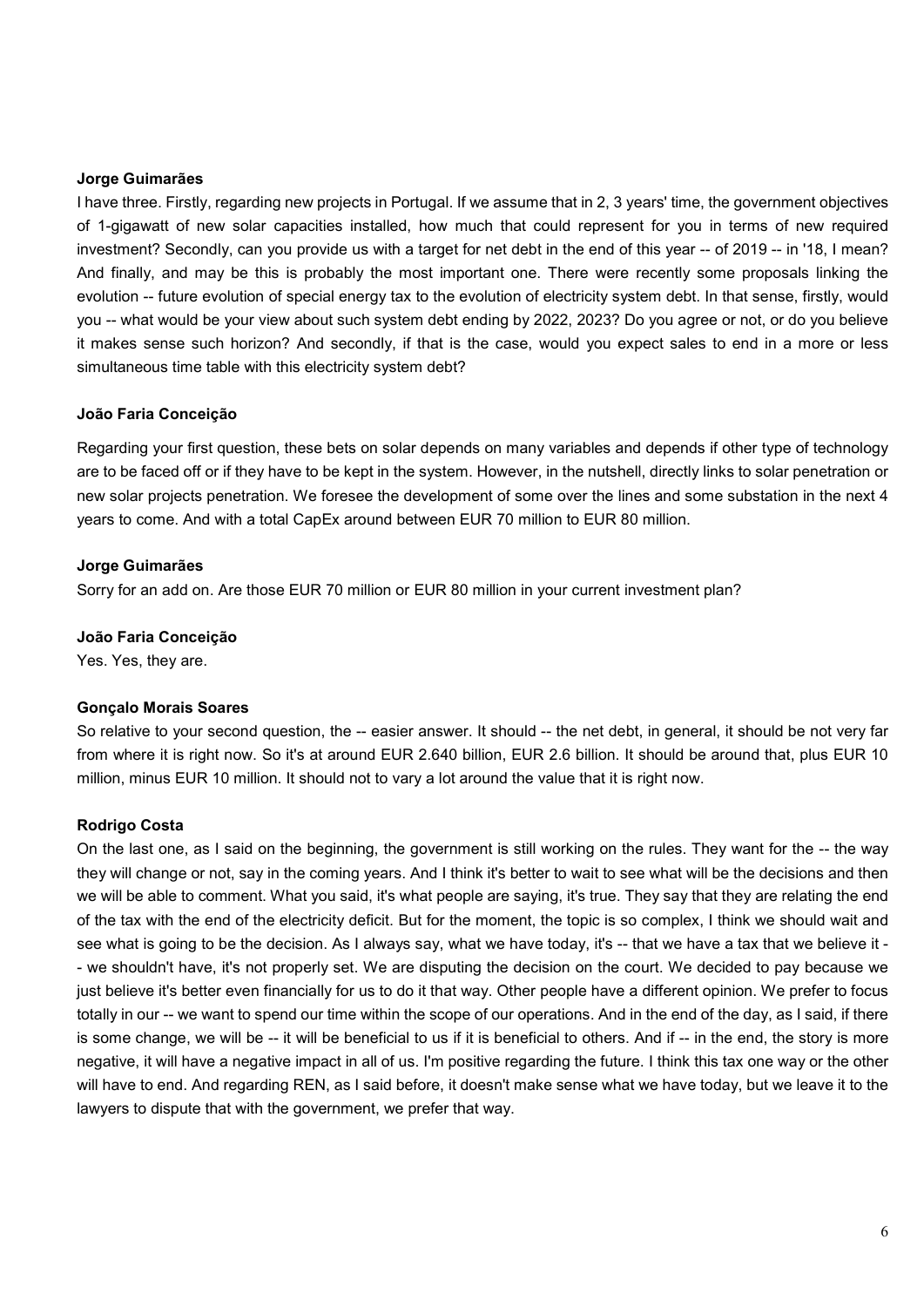## Sara Piccinini

I have a follow up. So you're looking for external opportunities that depending on the sites, it will be financed through debt or another capital increase. I just would like to know which is the level of net debt to EBITDA that you think is a roof above which you will go again to the market instead of using debt to finance the acquisition?

## Rodrigo Costa

Sara, I don't think we can really comment on what you just said because we have, as Gonçalo said, we have our strategic plan. We provide good data and good guidance on what we want to do and how we want to do it. You mentioned capital increase, we never mentioned any capital increase. We said that we can go up to a certain amount of investment in the following 3, 4 years. And this is where we are. I don't know want if Gonçalo wants to point on with anything else.

#### Gonçalo Morais Soares

I'm just telling what I can add is that we have strong commitment with our investment-grade rating and we have strong commitments with rating agencies. And with them, on how the metrics are going to evolve in the next few years. Our business plan is coherent with these metrics that we've made with them. And that's the most important thing, mostly, are things related to liquidity that we have to have, to the evolution of our FFO/net debt. These are the things that we not only define in our business plan, but given what the commitments that we establish with the rating agencies and with the discussions that we have with them. So it's more relating to these and really the net debt yielding or whatever. There's a myriad of things that we talk with them, namely these 2 that I have told you. Okay?

#### Sara Piccinini

Just to reiterate that you put the investment-grade on -- as a priority before going for acquisitions?

#### Rodrigo Costa

Always.

#### Arthur Sitbon

I would just have two. The first one, could you guide on net debt for -- at the end of the year? And the second one would be, could you comment on where consensus stands for the year? It's at EUR 114 million of net income for 2018. And this implies almost 10% decrease versus last year, while as of 9 months, net income is up. So I was wondering if you could comment on that, please.

#### Gonçalo Morais Soares

I can comment on both. So although we don't give a lot of guidance. Relative to the first one, I already answered, but perhaps you were not in the call. So what I said is that net debt should be around a little bit up or down from where we are currently. So net debt that we have at the end of third quarter should not be radically different from what we should have at the end of the year. So relative to your question and I'm not going to give you specific guidance, what you have to bear in mind is what I spoke out during the presentation, which is last year, Portgás was already consolidated in the last quarter. That means that, that consolidation in the first 9 months have a positive impact year-on-year. That's our counterweight to the negative impact of the decrease of rates in terms of assets remuneration. But in the last quarter, you will still have the negative impact of the rates coming down as they should, but you will not have this positive year-on-year impact of Portgás. It is this impact that makes the fact that then you see things positive now, but they will become less positive and even negative in the last quarter and in a full year basis because of this. So if you